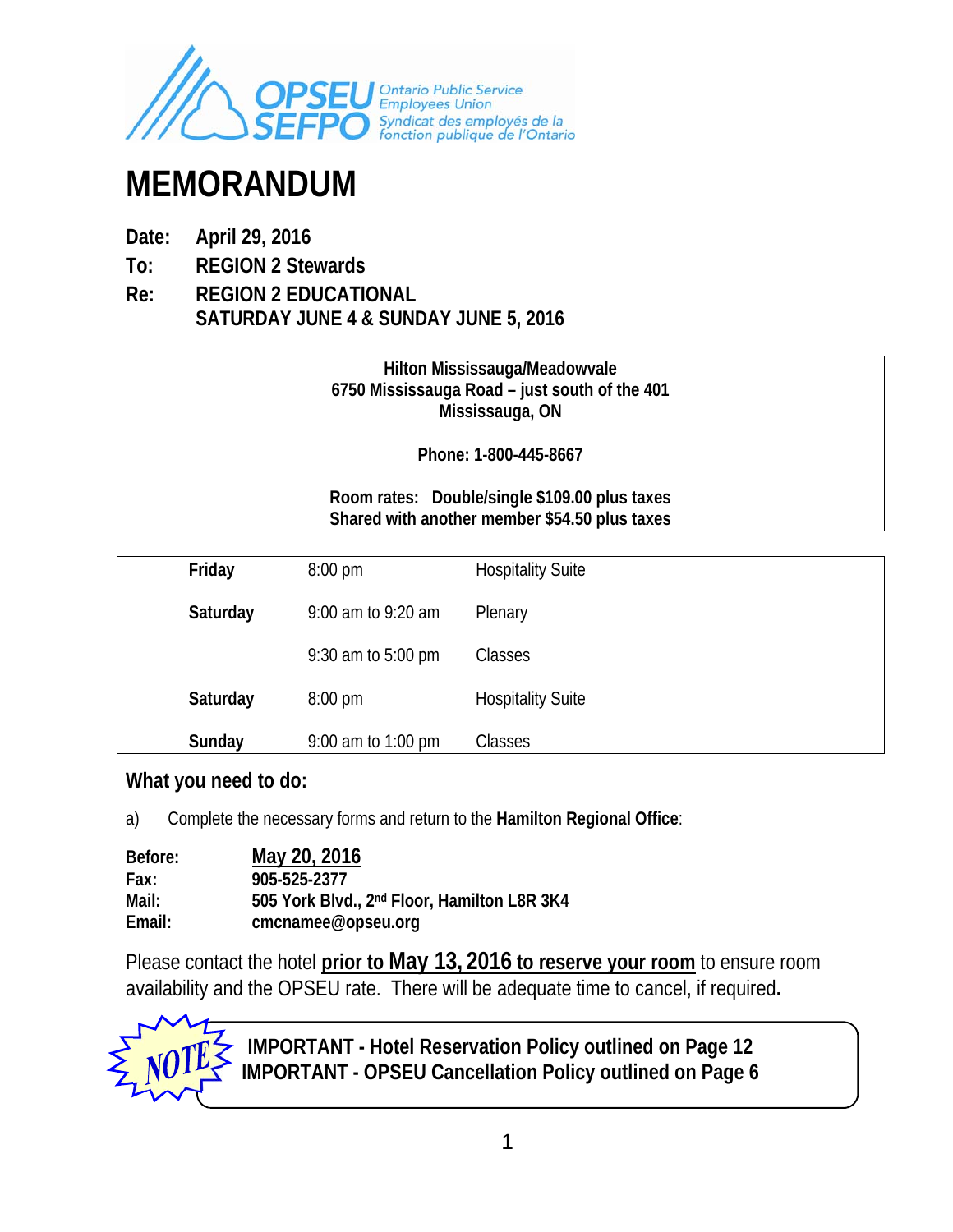## **REGION 2 EDUCATIONAL JUNE 4 & 5, 2016**



## **Basic Grievance Handling for Union Building**

This course is designed to examine the grievance process from a workplace organizing perspective. Grievances are opportunities to build the union. This hands-on course helps members analyze situations to decide whether a grievance is the best approach. They will learn about different types of grievances and the remedies available through the grievance/arbitration process. They will develop technical skills in writing, processing grievances and practice communication to assess whether a member's rights have been violated. **Participants should bring their Collective Agreements to the course** 

## **Dealing with Workplace Conflict**

Every day, in our lives, we have to deal with situations of conflict. It may be with our family, our work colleagues, our friends, our peers or our supervisors. In this 1 ½ day course we will define and analyze conflict and look at the range of processes aimed at alleviating or eliminating sources of conflict. There are many tools available to persons in conflict. How and when they are used depends on several factors that will be perused. We will also look at mediation and its role in conflict resolution.

#### **Health and Safety: Level Two**

This course is designed for Health and Safety committee members and union activists with a strong interest in Health and Safety. Participants learn how to be more effective members of their JHSC's as they work in small groups learning how to better identify, categorize, and control hazards. Using case studies and examples from their own workplaces, participants learn how to improve workplace inspections, and how to begin accident and illness investigations. The course offers the opportunity to prioritize and strategize around health and safety problems and to address problems specific to participants' own workplaces. The course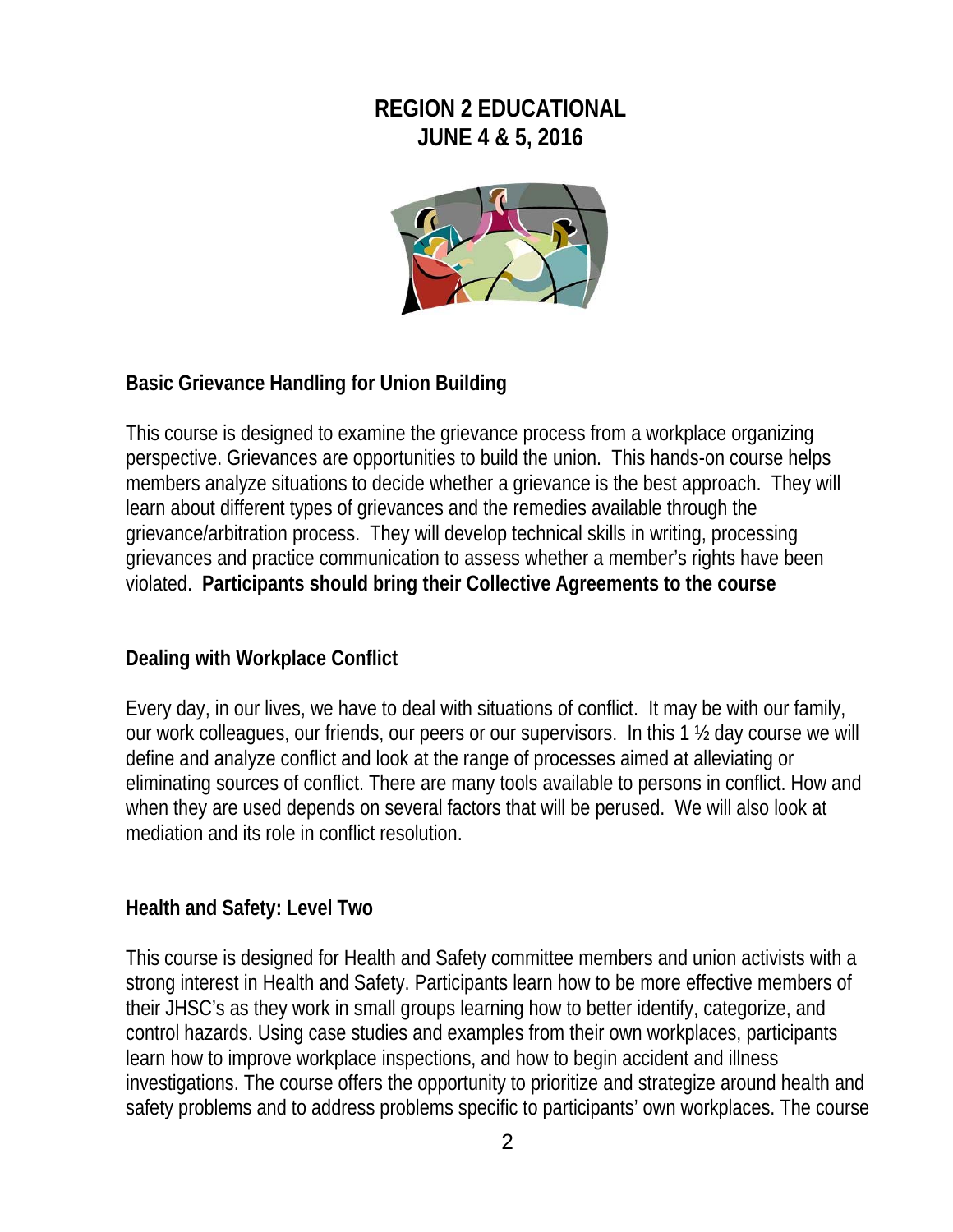builds on the material in OPSEU's Level 1 course and assumes that participants have a basic knowledge of the Occupational Health and Safety Act.

## **Mental Health: Challenging the Stigma in the Workplace**

As workers and labour activists, we are faced with economic, social, and political changes in our workplaces that impact our mental wellbeing on a daily basis. We all respond differently to situations that impact our lives and subsequently, our mental health.

This introductory course explores mental health, mental health concerns, and stigma in the workplace. Some of the topics covered in this course include: demystifying mental health; individual, union, and employer responsibilities; member-to-member issues; and some strategies to challenge stigma and build inclusion.



NEW

## **Stewards 1: Making a Difference in the Workplace**

This updated version (March 2015) of Stewards 1 includes a more detailed description and history of OPSEU's equity-seeking groups. The course continues to support stewards through a range of tools and practical activities. The key aims are to strengthen steward skills to orient a new employee to the union, have effective one-on-one conversations with a cross-section of members, develop a communications strategy to enlist diverse member involvement, and develop approaches to everyday workplace problems. Throughout the course, participants are supported as they develop a profile of their members, clarify the tasks of the steward, find the resources and information in OPSEU, and understand the grievance process and their role in it. Stewards 1 is a prerequisite to Stewards 2 and must be completed before taking Stewards 2. **Participants should bring their collective agreements.**

## **The OPSEU Story: Building our Union Together**

The history of OPSEU is rich and varied. Our union has evolved from a Civil Service Association to a powerful force in the labour movement. To understand how OPSEU works today, and will be a force in the future, we need to understand how we arrived where we are at now.

This labour history course will examine how OPSEU began; how it evolved from a staff association to a full-fledged union; how social unionism and equity are a vital part of OPSEU; and how our past will help us to continue to make OPSEU a strong part of the labour movement in the future

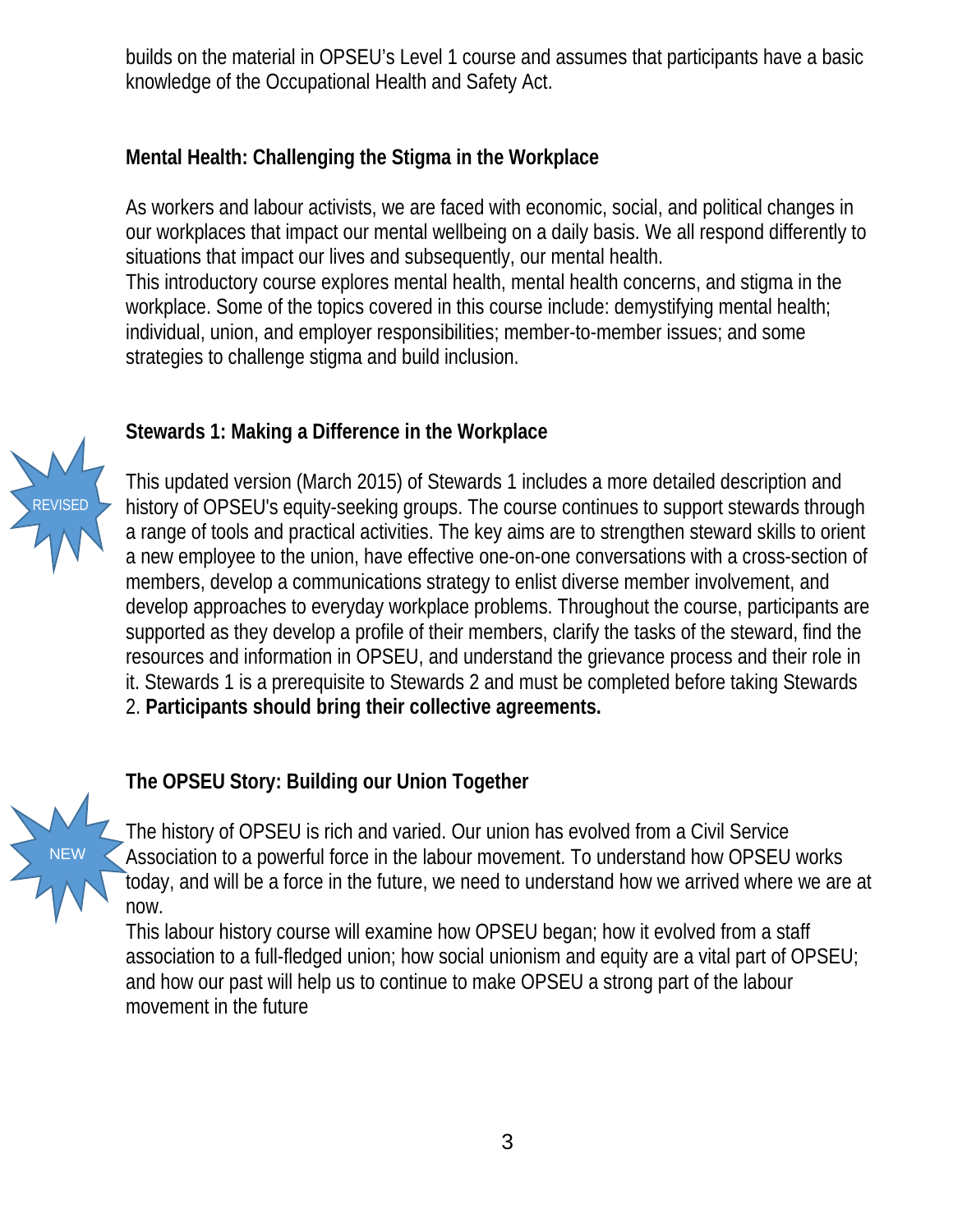## REGION 2 EDUCATIONAL - ATTENDANCE FORM **JUNE 4 & 5, 2016**

(Page 1 of 2)

|                         | Secure email address                                                                                                            |
|-------------------------|---------------------------------------------------------------------------------------------------------------------------------|
|                         | (Please print clearly Thank you)                                                                                                |
|                         | <b>Course Selection: Please rank</b> choices if more than one selected (1 <sup>st</sup> , 2 <sup>nd</sup> , etc.)               |
|                         | Basic Grievance Handling for Union Building                                                                                     |
|                         | Dealing with Workplace Conflict                                                                                                 |
|                         | Health & Safety: Level Two                                                                                                      |
|                         | Mental Health: Challenging Stigma in the Workplace                                                                              |
|                         | Stewards 1: Making a Difference in the Workplace (REVISED)                                                                      |
|                         | The OPSEU Story: Building our Union Together (NEW)                                                                              |
|                         | <b>Accounting Purposes:</b><br><b>Accommodation:</b> will be required for the night(s) of: Friday ________ Saturday _______     |
| ٠                       | Accommodation rates: Single \$109.00 Double/(Spouse) \$109.00 Twin/(Shared) \$54.50                                             |
|                         | <b>Advance:</b>                                                                                                                 |
|                         | 1. Advance Approval: If Advance is requested – must include written approval of Local Officer (below).                          |
|                         | Position<br>Local Executive Officer Name & Signature                                                                            |
|                         | 2. Advance Request Form: Advance requests must be submitted on new Advance Request Form<br>separate, fillable document attached |
|                         | Other forms attached:  □ Child care □ Human Rights Accommodation Request □ Advance Request                                      |
|                         | Lost Wages: LOST WAGES WILL NOT BE PAID                                                                                         |
| Fax:<br>Email:<br>Mail: | 905-525-2377<br>ssostar@opseu.org<br>OPSEU Hamilton, 505 York Blvd., 2nd Floor Hamilton Ontario L8R 2K4                         |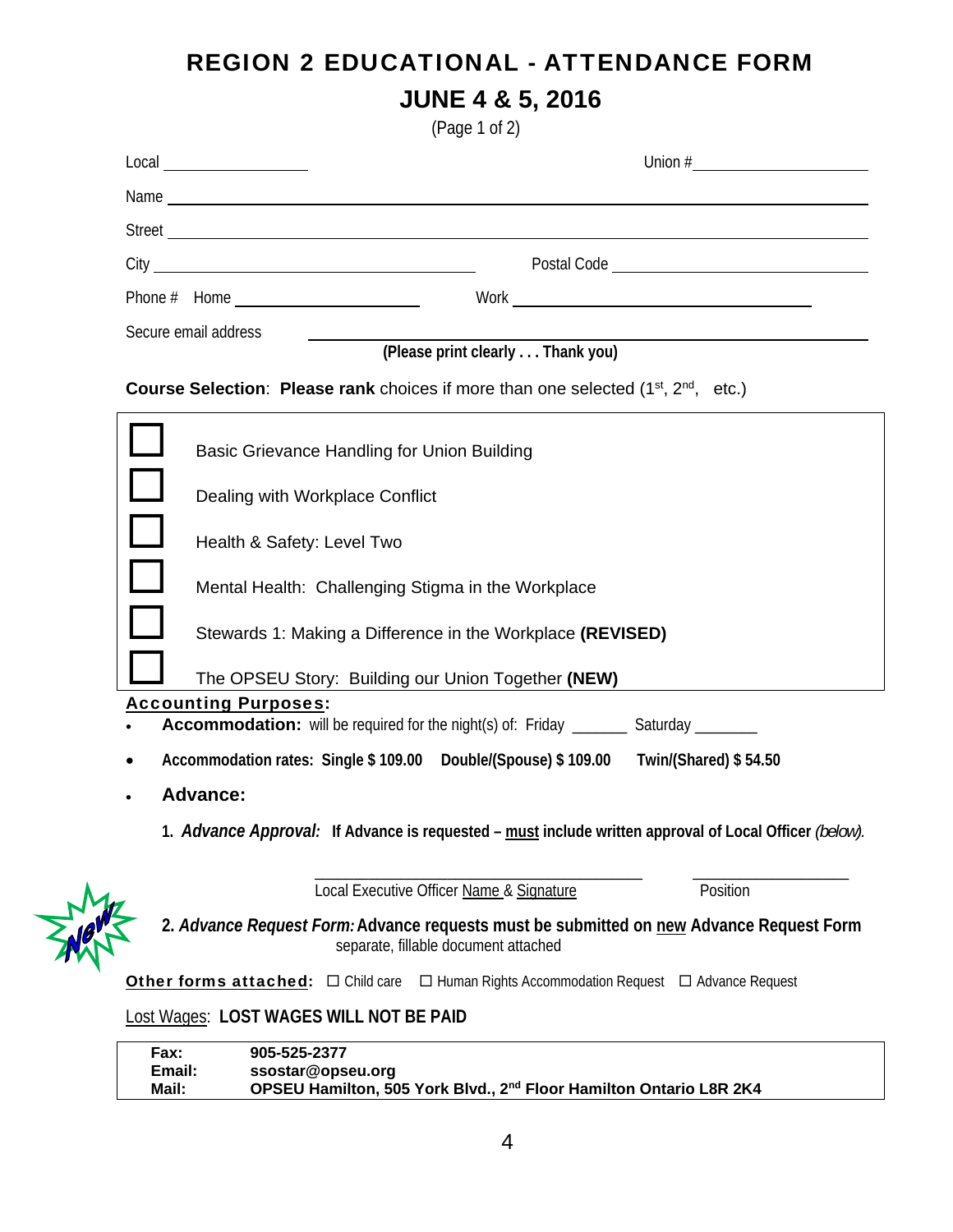# REGION 2 EDUCATIONAL - ATTENDANCE FORM

## **JUNE 4 & 5, 2016**

(Page 2 of 2)

NAME: LOCAL:

Current position within your Local:

Positions /activities previously accomplished in your Local:

How will your participation in this regional program enable you to become more effective as a workplace representative for your members?

OPSEU is committed to achieving equitable participation of designated group members in its education programs. The indication of your designated group status on this application will assist us in assessing our progress in reaching this goal. Do you identify with one or more of the following:

| Indigenous<br>$\Box$ | $\Box$ Person with a Disability                                                             | $\Box$ Racialized                  | Woman |
|----------------------|---------------------------------------------------------------------------------------------|------------------------------------|-------|
|                      | $\Box$ Francophone $\Box$ *LGBTTIAQQ2S                                                      | $\Box$ Young Worker (under age 35) |       |
| and 2 Spirited       | * Lesbian, Gay, Bi-sexual, Transsexual, Transgender, Intersex, Asexual, Queer, Questioning, |                                    |       |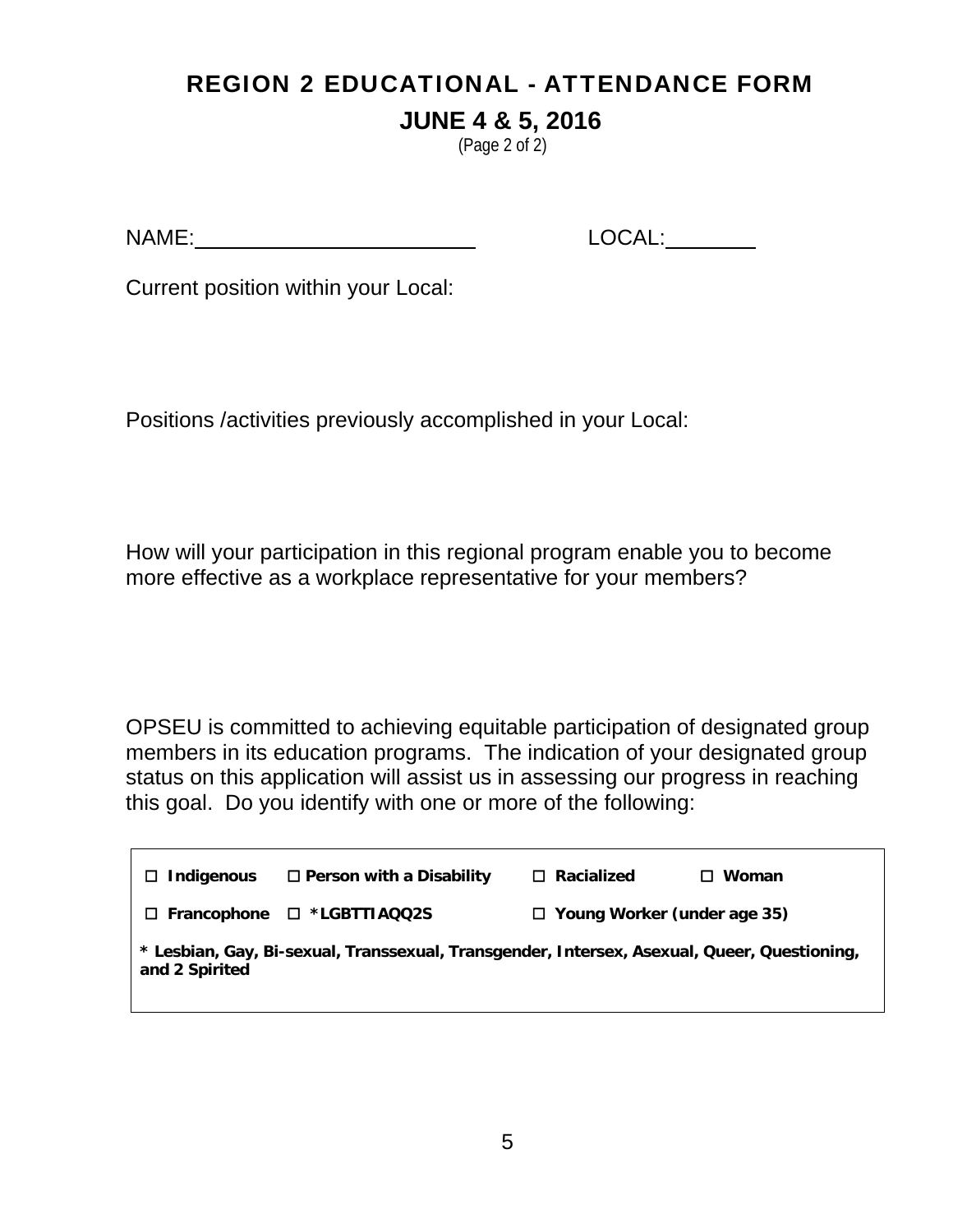



## **ALLOWABLE EXPENSES**

#### **Meal expenses**

\$13 breakfast, \$19 lunch, \$29 dinner

#### **Hotel Accommodation**

Only Members living **beyond 60 km** are entitled to accommodation for **Friday and Saturday nights.** 

Members living **within 60 km** are entitled to room accommodation for **Saturday night only**.

Members are reimbursed for the shared cost of accommodation (1/2 the cost of the room + taxes) and are responsible for making their own reservations and for paying the full cost of the room at checkout.

**Parking** costs are reimbursed - overnight parking can be added to your hotel bill. Provide the registration desk with your license plate number.

## \*Cancellation Policy\*

In accordance with OPSEU Policy, notification by a member to cancel course attendance should be received by both the local president and the Regional Office no later than 48 hours before commencement of the regional event (i.e. no later than 4:30 P.M. on the Wednesday prior to the event). When a member does not attend and the Regional Office has not been notified 48 hours prior to the session's commencement, **the member will be assessed a \$50.00 penalty**. Extenuating circumstances will be taken into consideration.

Also, members who have **booked a hotel room** are responsible for cancelling their reservations at the hotel within the time limits as stated by the hotel when the booking is made**. Child care** requires 24 hours notice of cancellation.

#### **\*\*\*\*\*IMPORTANT NOTICE\*\*\*\*\***

**Due to financial and logistical limitations, your registration in a course must be confirmed in order to receive expense reimbursement**.

#### **Accommodation Requests**

Complete the appropriate form enclosed if you require an accommodation to attend the Regional Educational.

#### **Advance Cheques**

Applicants may arrange to receive an advance cheque to cover accommodation, mileage and meal expenses by filling out the Advance Request Form enclosed and obtaining the approval of a Local officer. **NOTE**: Advances are not given for lost wages.

#### **Travel expenses**

Round-trip mileage at the rate of:

 55 cents per kilometer 60 cents with 1 passenger 65 cents with 2 passengers 70 cents with 3 passengers 75 cents with 4 passengers

#### **OPSEU Policies NO Fragrances, Nuts & Nut Products,**

**Bottled Water, Coca-Cola Products** 

Persons attending OPSEU events are to refrain from using perfume, cologne and other fragrances for the comfort of other participants.

Participants are also to refrain from bringing nuts and nut products, bottled water and Coca-Cola products to OPSEU events.

#### **Child/Family/Dependent Care**

Complete the appropriate form enclosed if you require Child/Family/Dependent Care to attend the educational.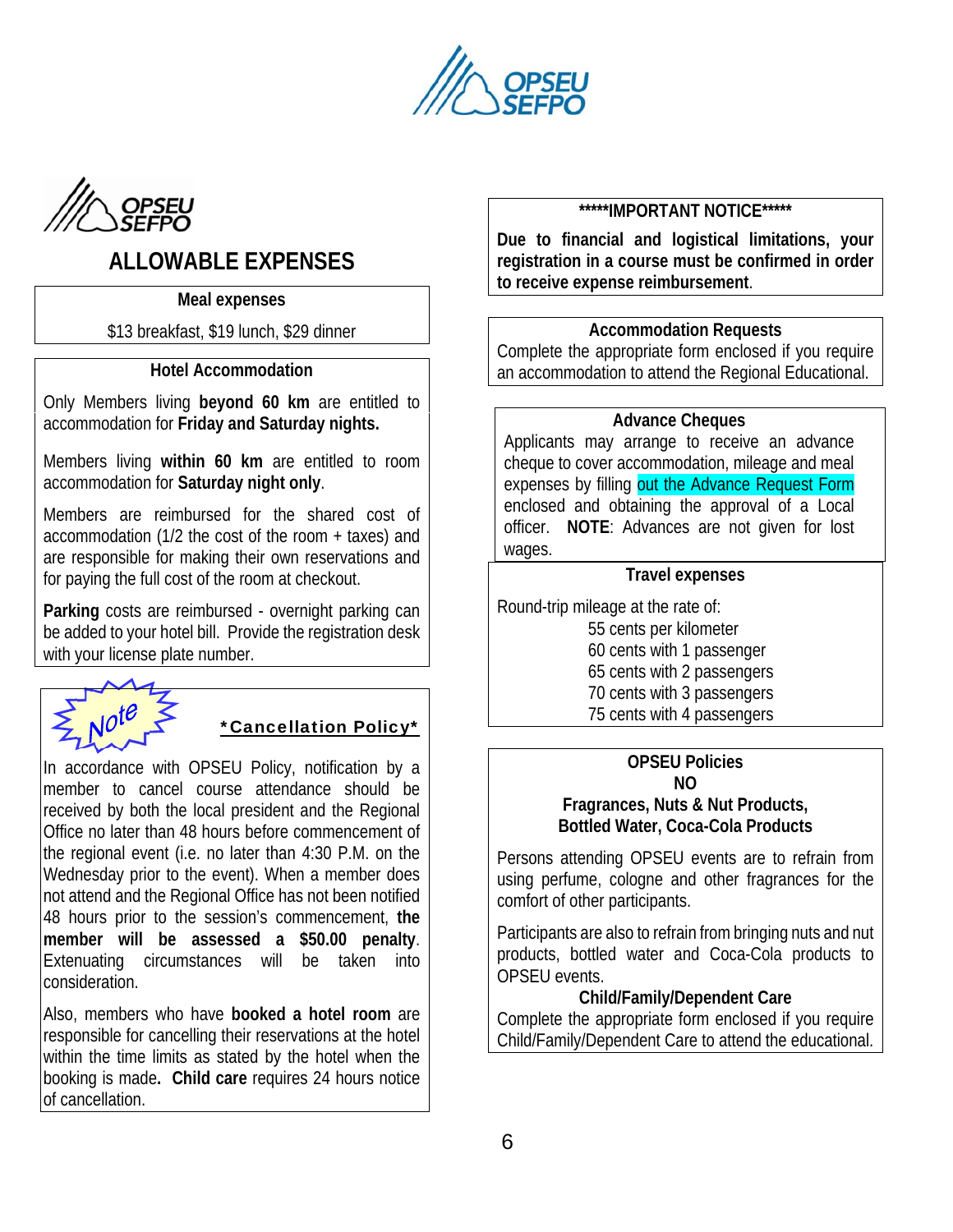

## **When you bring children with you**

Childcare will be provided at regional events. Members must register for childcare two weeks in advance of the event by completing the appropriate form and returning it to the **Hamilton Regional Office**.

In accordance with OPSEU POLICY:

1. Members who bring children to union events will be entitled to single accommodation and meal expenses.

2. The meal allowance for children under 12 years of age (before their 13<sup>th</sup> birthday), is 50% of OPSEU's standard meal allowance.

3. All children (16 years or younger) accompanying the member must be pre-registered and signed in at the day care. If child(ren) is not signed in and attending, single accommodation and meals will not be honoured.

## **CANCELLATION MUST BE DONE WITHIN 24 HOURS**

## **When care is provided in your home**

Members will be reimbursed for family/dependent care at \$6.00 per hour for a maximum of 12 hours, plus the overnight rate of \$40.00, to a maximum of \$112.00 per 24 hour period. Overnight rate covers between 12:00 to 8:00 am. Please specify hours claimed for each day.

Members are entitled to reimbursement of reasonable costs of family/dependent care provided by someone other than their partners/spouses as a result of absences from home arising from the conduct of union business. Such allowances are not intended to reimburse members for family/dependent expenses that they would have normally incurred as a result of employment, except where the absence exceeds the normal work day or week.

## **Claims must be signed by the service provider and may be verified by Head Office before payment is made.**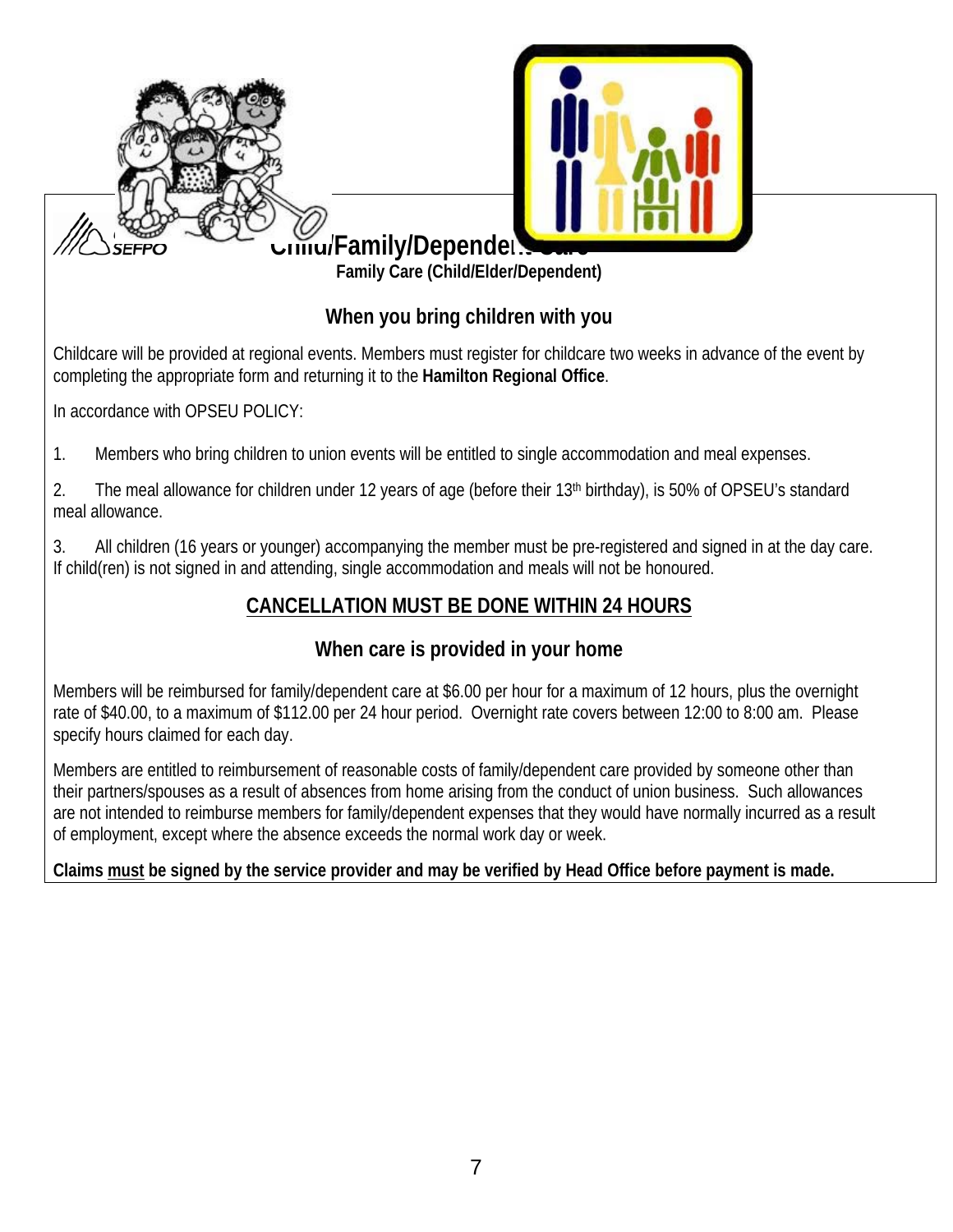## **REGISTRATION FORM FOR CHILD CARE**

# REGION 2 EDUCATIONAL **JUNE 4 & 5, 2016**

**Note: This Form is to be completed when requesting child care that is provided by OPSEU on site/at home. The Human Rights Accommodation Request Form is only required to be completed if you have other child care or accommodation needs.** 

**Child care will be available at the hotel (room to be announced) starting at 8:00 a.m. on Saturday and 8:30 am on Sunday.** 

**I REQUIRE CHILD CARE: AT HOME AT THE EDUCATIONAL** 

| <b>NAME</b> | AGE |
|-------------|-----|
|             |     |
|             |     |
|             |     |
|             |     |

**Does your child have any medical needs, allergies, or special care needs?** 

## **HAVE YOUR CHILD BRING A FAVOURITE TOY**  *(Although we have lots of toys, books and crafts)*

| Address:  |     |                                                                                                                                                                                                                               |  |  |
|-----------|-----|-------------------------------------------------------------------------------------------------------------------------------------------------------------------------------------------------------------------------------|--|--|
| Phone #   | (H) |                                                                                                                                                                                                                               |  |  |
| Signature |     | Date and the same of the same of the same of the same of the same of the same of the same of the same of the same of the same of the same of the same of the same of the same of the same of the same of the same of the same |  |  |

**\*\*Please complete and bring the Child Care Consent Form (next page) with you to the Educational\*\***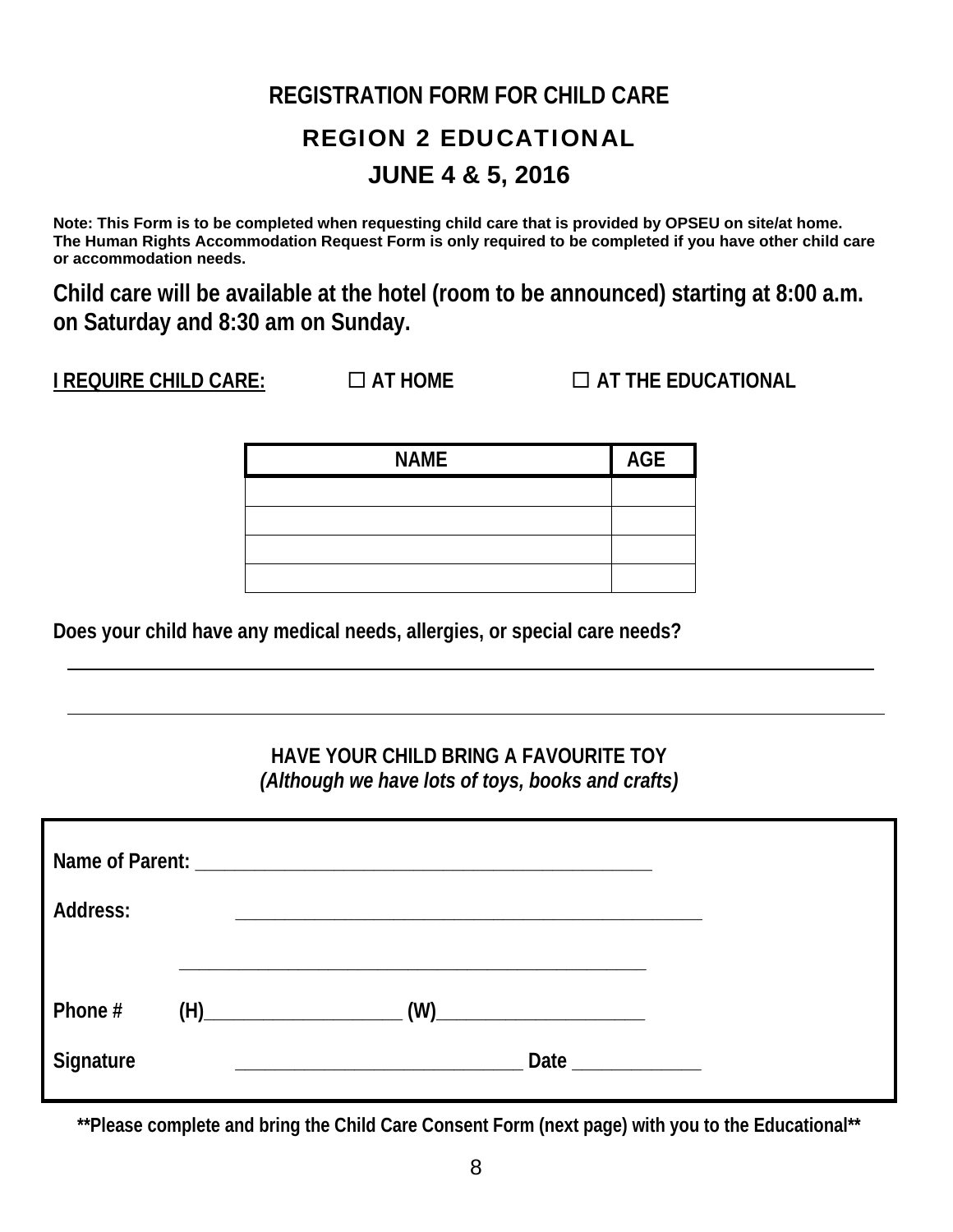## BRING THIS FORM WITH YOU TO CHILD CARE

\*\* OPSEU Child Care Consent Form\*\*

| Parent's/Guardian's Cell Phone or Pager Number: ________________________________                                                                                                                                                              |
|-----------------------------------------------------------------------------------------------------------------------------------------------------------------------------------------------------------------------------------------------|
| Hotel Room Number: ________________________                                                                                                                                                                                                   |
|                                                                                                                                                                                                                                               |
|                                                                                                                                                                                                                                               |
|                                                                                                                                                                                                                                               |
| Alternate's Contact Cell Phone or Pager Number: ________________________________                                                                                                                                                              |
| <b>Medical Consent Form</b>                                                                                                                                                                                                                   |
| Upon admission of my child to the OPSEU Childcare Program, I agree that in the event of an emergency when I cannot be<br>reached, I authorize the administration of any medical procedures deemed necessary by a doctor or hospital selected. |
|                                                                                                                                                                                                                                               |
|                                                                                                                                                                                                                                               |
|                                                                                                                                                                                                                                               |
|                                                                                                                                                                                                                                               |

Signature of Parent or Guardian:\_\_\_\_\_\_\_\_\_\_\_\_\_\_\_\_\_\_\_\_\_\_\_\_\_\_\_\_\_\_\_\_\_\_\_\_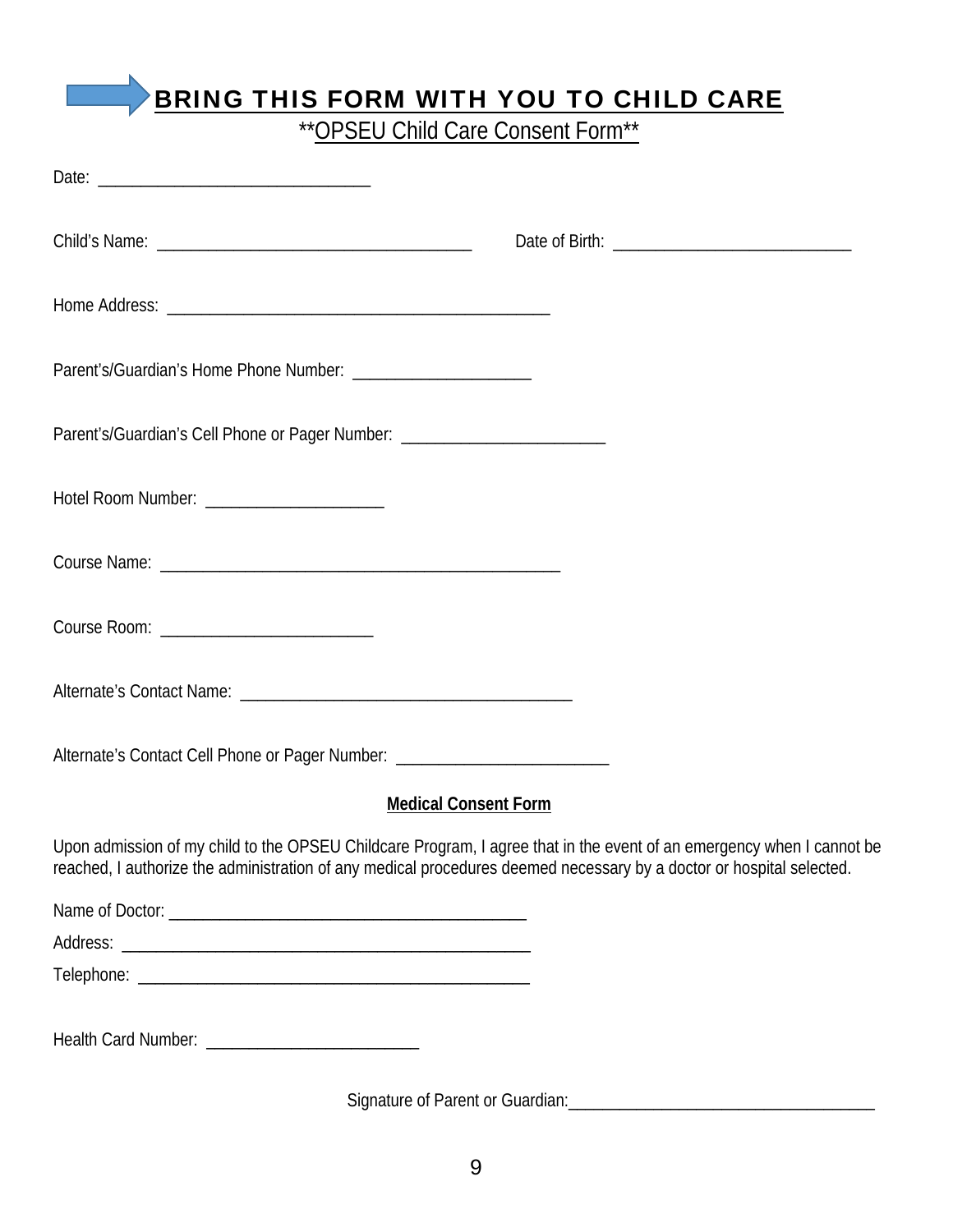

**HUMAN RIGHTS ACCOMMODATION REQUEST**

#### **Event Name: R2 Educational Event Date: JUNE 4 & 5, 2016**

**NOTE:** *This form is to be completed only if you are requesting an accommodation in accordance with the Ontario Human Rights Code. Sufficient information must be provided to prove the need for the accommodation and to show a link to a code-related ground. If necessary, an Equity Unit Officer will contact you to obtain further information.*

Member Name: \_\_\_\_\_\_\_\_\_\_\_\_\_\_\_\_\_\_\_\_\_\_\_\_\_\_\_\_\_\_\_\_\_\_\_\_ Local #: \_\_\_\_\_\_

Phone # for contact: \_\_\_\_\_\_\_\_\_\_\_\_\_\_\_\_\_\_ Home E-mail: \_\_\_\_\_\_\_\_\_\_\_\_\_\_\_\_

How do you prefer to be contacted? Phone: \_\_\_\_\_\_ E-mail: \_\_\_\_\_

1. Do you have an existing human rights accommodation approved by the Equity Unit? (i.e. you have submitted a request form before)? (**Check one**.)

- a) YES; and I need the **same** human rights accommodation as previously approved \_\_\_
- b) YES; but I require **changes** to my previously approved human rights accommodation \_\_\_
- c) NO, I have **never** been approved for an accommodation\_\_\_

**NOTE:** *If you checked (a) above, you do not need to complete the rest of the form but the form still needs to be submitted. If you checked (b) or (c), please finish the form.*

2. Please check **ALL** the Code-related grounds related to your request:

Disability (including food allergy) Family status Family status Sex/gender (including pregnancy) example Creed or religion  $\blacksquare$ 

Other (please specify) \_\_\_\_\_\_\_\_\_\_\_\_\_\_\_\_\_\_\_\_\_\_\_\_\_\_\_\_\_\_\_\_\_\_\_\_\_\_\_\_\_\_

3. Why do you require a human rights accommodation (i.e. what are your restrictions or limitations)? Please be as detailed as possible.

\_\_\_\_\_\_\_\_\_\_\_\_\_\_\_\_\_\_\_\_\_\_\_\_\_\_\_\_\_\_\_\_\_\_\_\_\_\_\_\_\_\_\_\_\_\_\_\_\_\_\_\_\_\_\_\_\_\_\_\_\_

\_\_\_\_\_\_\_\_\_\_\_\_\_\_\_\_\_\_\_\_\_\_\_\_\_\_\_\_\_\_\_\_\_\_\_\_\_\_\_\_\_\_\_\_\_\_\_\_\_\_\_\_\_\_\_\_\_\_\_\_\_

\_\_\_\_\_\_\_\_\_\_\_\_\_\_\_\_\_\_\_\_\_\_\_\_\_\_\_\_\_\_\_\_\_\_\_\_\_\_\_\_\_\_\_\_\_\_\_\_\_\_\_\_\_\_\_\_\_\_\_\_\_

\_\_\_\_\_\_\_\_\_\_\_\_\_\_\_\_\_\_\_\_\_\_\_\_\_\_\_\_\_\_\_\_\_\_\_\_\_\_\_\_\_\_\_\_\_\_\_\_\_\_\_\_\_\_\_\_\_\_\_\_\_ *NOTE: All information is kept confidential except where necessary to arrange the accommodation or to process expense claims***.**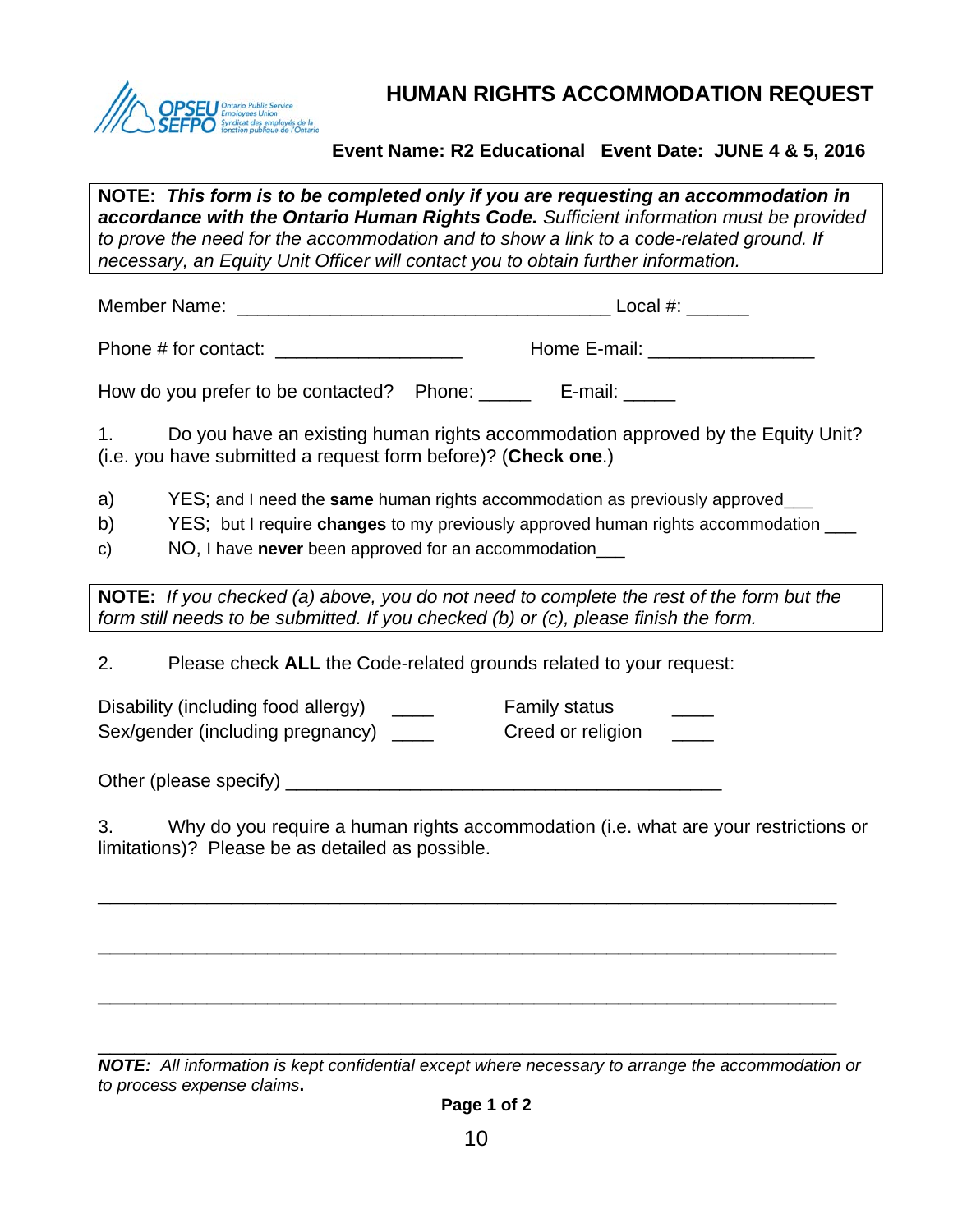

## **HUMAN RIGHTS ACCOMMODATION REQUEST**

4. Do you need this human rights accommodation for this event only or for all future union events? (**Check one.)**

For this event only \_\_\_\_ For all future union events \_\_\_\_

5. What type of human rights accommodation or additional arrangements do you require to allow you to participate fully in union-related activities? (*e.g. assistance during emergency evacuation, material in alternate formats, interpreters, arrangements /expenses beyond those provided at the event or through OPSEU policy*). Please be as detailed as possible.

\_\_\_\_\_\_\_\_\_\_\_\_\_\_\_\_\_\_\_\_\_\_\_\_\_\_\_\_\_\_\_\_\_\_\_\_\_\_\_\_\_\_\_\_\_\_\_\_\_\_\_\_\_\_\_\_\_\_\_\_\_

\_\_\_\_\_\_\_\_\_\_\_\_\_\_\_\_\_\_\_\_\_\_\_\_\_\_\_\_\_\_\_\_\_\_\_\_\_\_\_\_\_\_\_\_\_\_\_\_\_\_\_\_\_\_\_\_\_\_\_\_\_

\_\_\_\_\_\_\_\_\_\_\_\_\_\_\_\_\_\_\_\_\_\_\_\_\_\_\_\_\_\_\_\_\_\_\_\_\_\_\_\_\_\_\_\_\_\_\_\_\_\_\_\_\_\_\_\_\_\_\_\_\_

\_\_\_\_\_\_\_\_\_\_\_\_\_\_\_\_\_\_\_\_\_\_\_\_\_\_\_\_\_\_\_\_\_\_\_\_\_\_\_\_\_\_\_\_\_\_\_\_\_\_\_\_\_\_\_\_\_\_\_\_\_

6. Please provide any additional information that may assist us in reviewing your request. (Attach any relevant documents)

\_\_\_\_\_\_\_\_\_\_\_\_\_\_\_\_\_\_\_\_\_\_\_\_\_\_\_\_\_\_\_\_\_\_\_\_\_\_\_\_\_\_\_\_\_\_\_\_\_\_\_\_\_\_\_\_\_\_\_

\_\_\_\_\_\_\_\_\_\_\_\_\_\_\_\_\_\_\_\_\_\_\_\_\_\_\_\_\_\_\_\_\_\_\_\_\_\_\_\_\_\_\_\_\_\_\_\_\_\_\_\_\_\_\_\_\_\_\_

\_\_\_\_\_\_\_\_\_\_\_\_\_\_\_\_\_\_\_\_\_\_\_\_\_\_\_\_\_\_\_\_\_\_\_\_\_\_\_\_\_\_\_\_\_\_\_\_\_\_\_\_\_\_\_\_\_\_\_

 $\overline{\phantom{a}}$  , and the contract of the contract of the contract of the contract of the contract of the contract of the contract of the contract of the contract of the contract of the contract of the contract of the contrac

Signature: \_\_\_\_\_\_\_\_\_\_\_\_\_\_\_\_\_\_\_\_\_\_\_\_\_\_ Date:\_\_\_\_\_\_\_\_\_\_\_\_\_\_\_\_\_

**PLEASE FORWARD COMPLETED FORMS TO Hamilton Regional Office BY FAX AT 905-525- 2377 or BY E-MAIL to cmcnamee@opseu.org NO LATER THAN May 20, 2016. Alternatively, this form may be sent directly to the Equity Unit at 416-448-7419 or via e-mail to equity@opseu.org.** 

*NOTE: All information is kept confidential except where necessary to arrange the accommodation or to process expense claims***.** 

 **Page 2 of 2**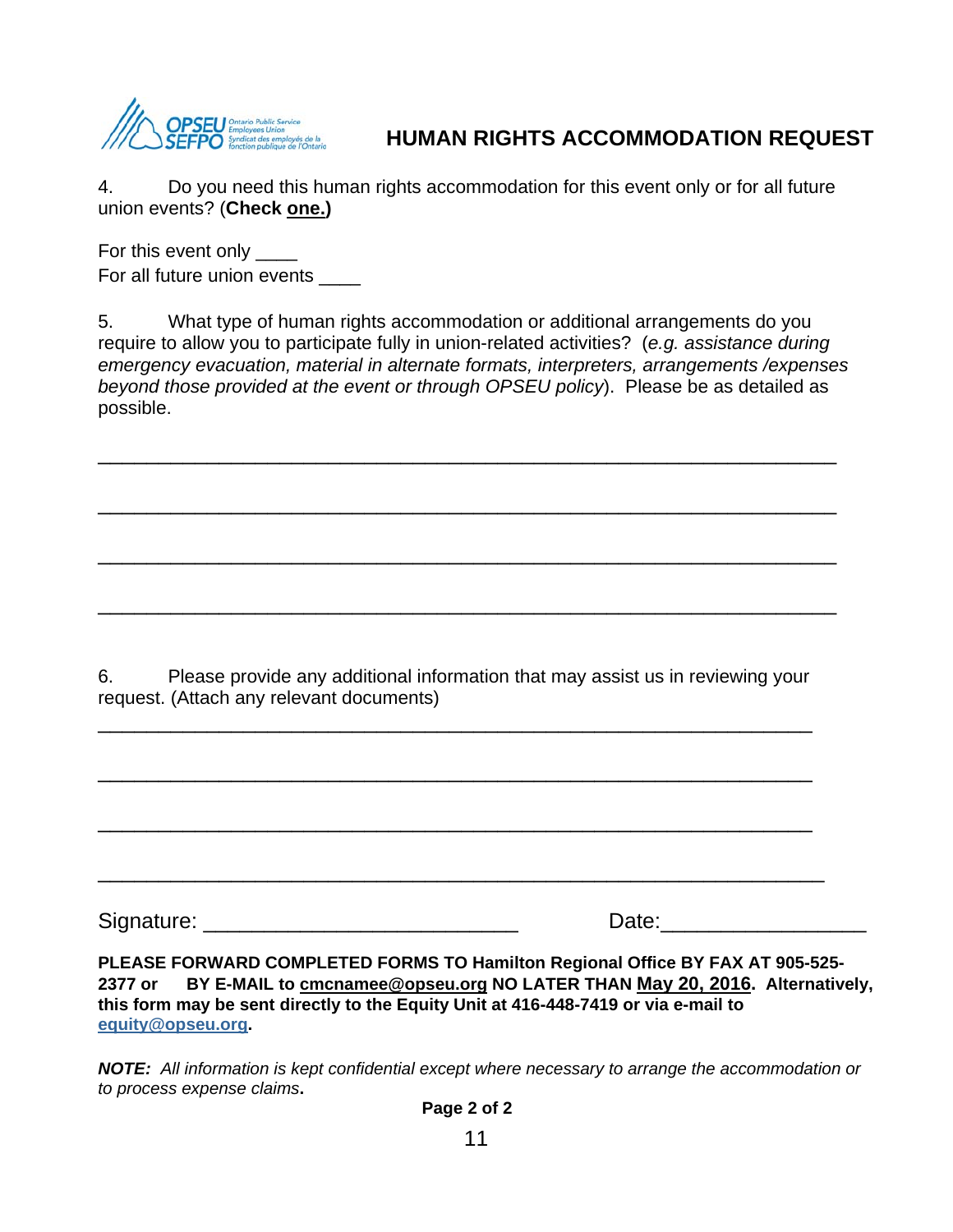



# **IMPORTANT – HOTEL RESERVATION POLICY**

## **The Hilton Mississauga/Meadowvale has changed their reservation policy.**

Hotel Reservations will **no longer be accepted by fax.** 

To ensure confidentiality, you are required to call: **1-800-445-8667 (1-800-HILTONS)**

# **Group Code - OPS**

to make your guestroom reservations.

A Hilton Hotel reservation staff will enter your credit card information into a secured link to ensure all personal information is confidential and secure.